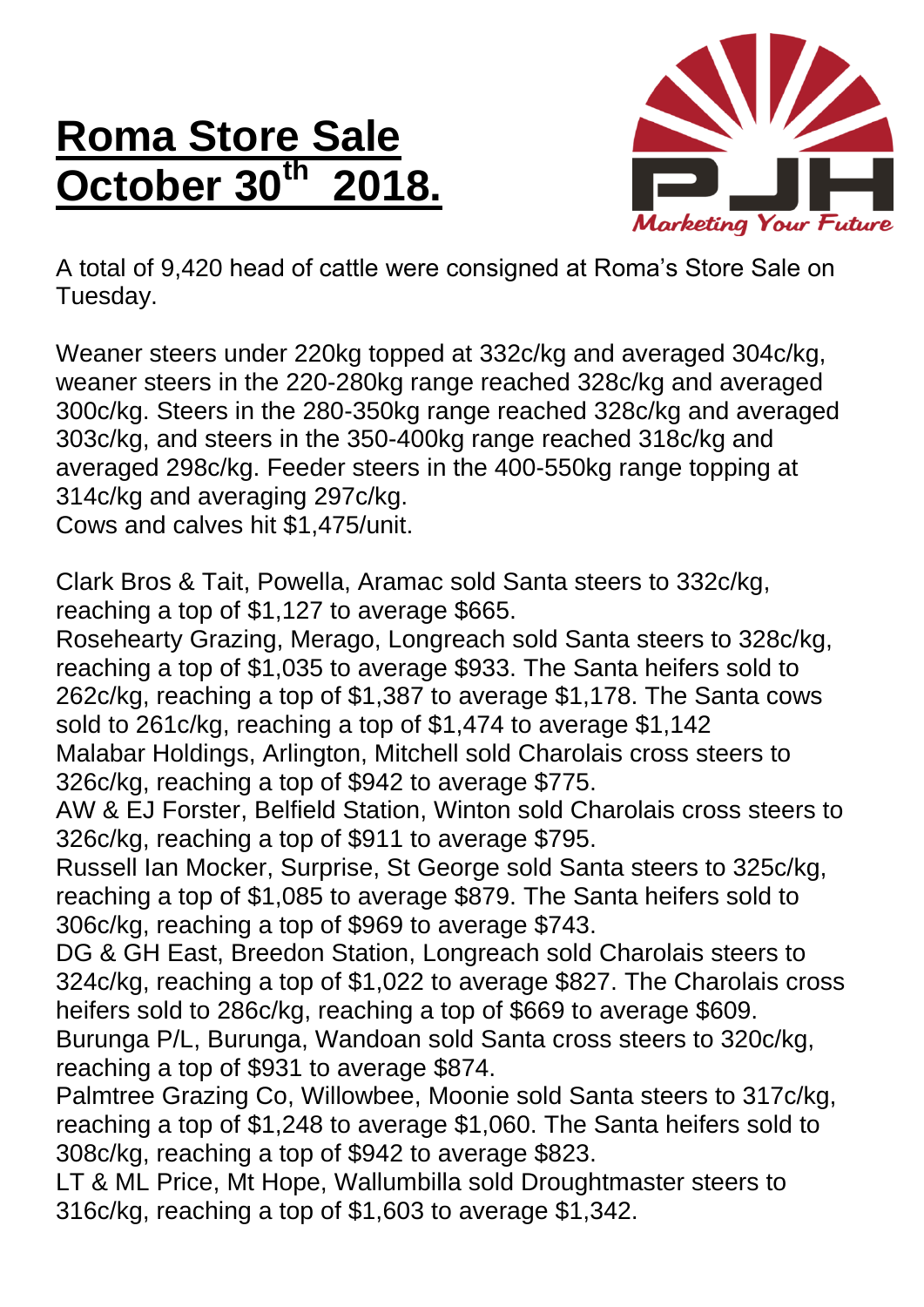Bill Roberts Partnership, Ridgelands, Injune sold Charbray cross steers to 315c/kg, reaching a top of \$1,212 to average \$1,197.

Todd Cattle Co Pty Ltd, Munnaweena, Mitchell sold Angus cross steers to 314c/kg, reaching a top of \$906 to average \$906.

DJ & PL Holdcroft, Lynwood, Injune sold Brangus cross steers to 312c/kg, reaching a top of \$1,372 to average \$1,283. Maranoa River Organics Pty Ltd, Mackinlay, Mitchell sold Shorthorn cross steers to 312c/kg, reaching a top of \$993 to average \$993. ID & JT Groves, Haugtonvale, Jundah sold Droughtmaster steers to 306c/kg, reaching a top of \$1,153 to average \$661. JD & TJ Bell, The Lagoons, Yuleba sold Droughtmaster cross steers to 296c/kg, reaching a top of \$1,570 to average \$1,166. Belfast Investments, Belfast, Winton sold Brahman cross steers to 292c/kg, reaching a top of \$1,651 to average \$1,273. The Brahman cows sold to 250c/kg, reaching a top of \$1,380 to average \$1,259.

Heifers under 220kg topped at 304c/kg and averaged 263c/kg, while heifers in the 220 – 280kg range topped at 304c/kg and averaged 260c/kg. Heifers in the 280-350kg range topped at 308c/kg, averaging 266c/kg. Heifers in the 350-450kg range topped at 290c/kg, averaging 266c/kg.

Chandler Pastoral Holdings, Kyneton, Barcaldine sold Angus cross heifers to 304c/kg, reaching a top of \$745 to average \$570.

TI & JL York, Hyde Park, Wallumbilla sold Simmental cross heifers to 280c/kg, reaching a top of \$1,167 to average \$1,057.

Cows in the 300-400kg range reached 235c/kg and averaged 174c/kg, while cows in the 400kg-500kg range reached 255c/kg and averaged 213c/kg. Cows over 500kg topped at 261c/kg, averaging 245c/kg.

## *PJH sell 5 th position next week.*

*Please be aware that all cattle being sold must be accompanied by a National Cattle Health Declaration as well as NVD*